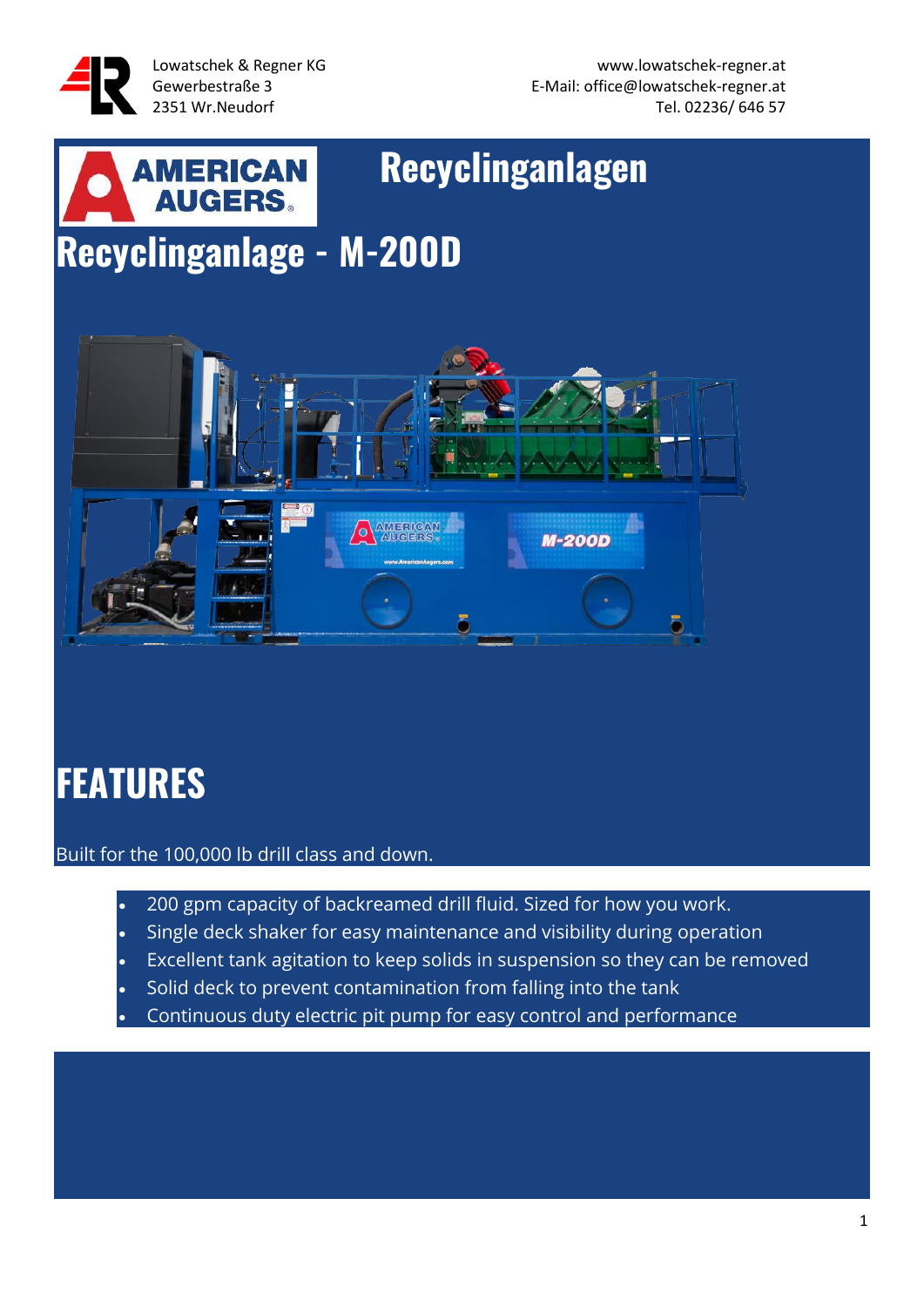

## **SPECIFICATIONS**

| <b>Generator</b>          |           |                                                                                |
|---------------------------|-----------|--------------------------------------------------------------------------------|
|                           |           |                                                                                |
|                           | $\bullet$ | Size- Kw (Prime Power) / Volt / Hz90 / 480 / 60                                |
|                           | $\bullet$ | TypeGEN-TECH III                                                               |
|                           |           | Fuel Capacity- G (L)55 (208)                                                   |
|                           | $\bullet$ | Fuel Consumption- Gph (Lph)/ Hour @ Load5 (19)/ HOUR @ 75%                     |
|                           |           | Noise Rating Distance 1M 86 DB, 3M 82 DB                                       |
| <b>Operating Controls</b> |           |                                                                                |
|                           | $\bullet$ | <b>Remote Controls AvailableYes</b>                                            |
|                           | $\bullet$ | <b>Offload (Supercharge) Start/ StopYes</b>                                    |
|                           |           | Pit Pump Start/ StopYes                                                        |
| <b>Mud Pumps</b>          |           |                                                                                |
|                           | $\bullet$ | Centrifugal Pumps250 series with mechanical seal and 25 HP motors              |
|                           | $\bullet$ | Cone Supply & Agitation3 in. x 4 in. with 10.5 in. Impeller                    |
|                           | $\bullet$ | Mud Mix & Agitation3 in. x 4 in. with 10.5 in. Impeller                        |
|                           | $\bullet$ | Offload & Agitation3 in. x 4 in. with 9 in. Impeller                           |
|                           |           | Bentonite MixerPolyethylene dry bentonite mix hopper                           |
| <b>Cleaning System</b>    |           |                                                                                |
|                           |           | Derrick FLC-503 Linear Motion Shaker (1)3 panel with 34.5 Ft <sup>2</sup> non- |
|                           |           | blank screen area                                                              |
|                           | $\bullet$ | Shaker Screens Included(1) API 60 Derrick PMD+ (pyramid plus)                  |
|                           | $\bullet$ | (1) API 50 Derrick PMD+ (pyramid plus)                                         |
|                           |           | (1) API 140 Derrick PMD+ (pyramid plus)                                        |
|                           |           | 1st Cut Shaker Cleaning Capacityup to 200 U.S. gal. (760 L)/min                |
|                           | $\bullet$ | Desilting Cones(5) 5 in (127 mm) desilter hydrocyclones                        |
|                           |           | Desilting Capacityup to 600 U.S. gal. (2,271 L)/min                            |
| Tanks                     |           |                                                                                |
|                           | $\bullet$ | Total Tank Capacity3,000 U.S. gal (11,356 L)                                   |
|                           | $\bullet$ | Screen Tank1,700 U.S. gal (6,435 L)                                            |
|                           | $\bullet$ | Clean Fluid/Mixing Tank1,300 U.S. gal (4,921 L)                                |
|                           |           | Cleanout Port Size - In. (Mm)18 (457)                                          |
| Weights - Lb. (Kg)        |           |                                                                                |

• Estimated Machine Weight- Lbs (Kg)21,000 (9,525)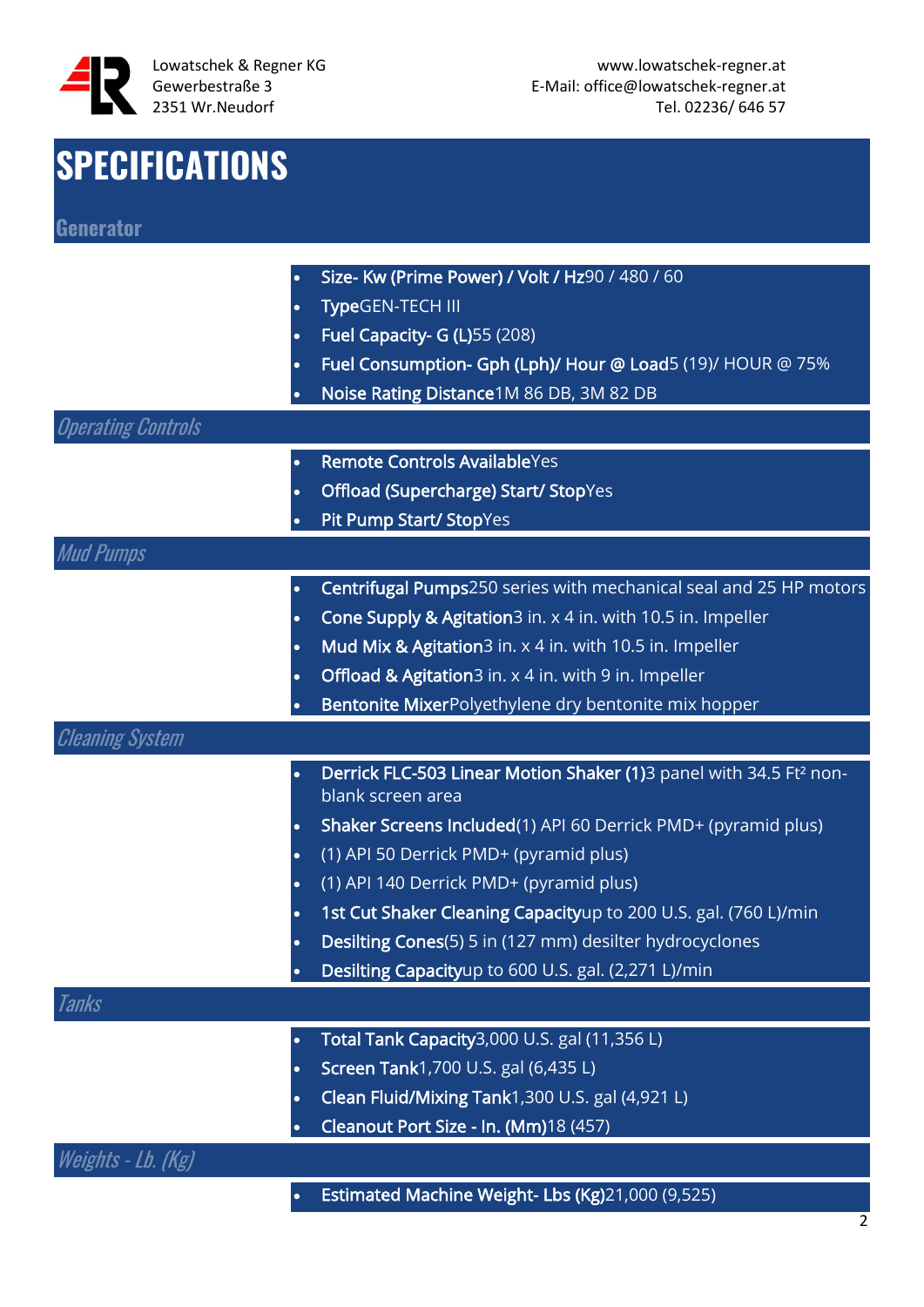

#### • Estimated Machine Weight W/ Trailer- Lbs (Kg)27,600 (12,600)

#### Dimensions - Lb. (Kg)

- Maximum Length- Ft (M)20.0 (6.1)
- Maximum Height- Ft (M)10.0 ( 3.05)
- Maximum Width- Ft (M)8.0 (2.44)
- Maximum Length W/ Trailer- Ft (M)26.2 (7.98)
- Maximum Height W/ Trailer- Ft (M)13.0 (3.96)
- Maximum Width W/ Trailer- Ft (M)8.6 (2.59)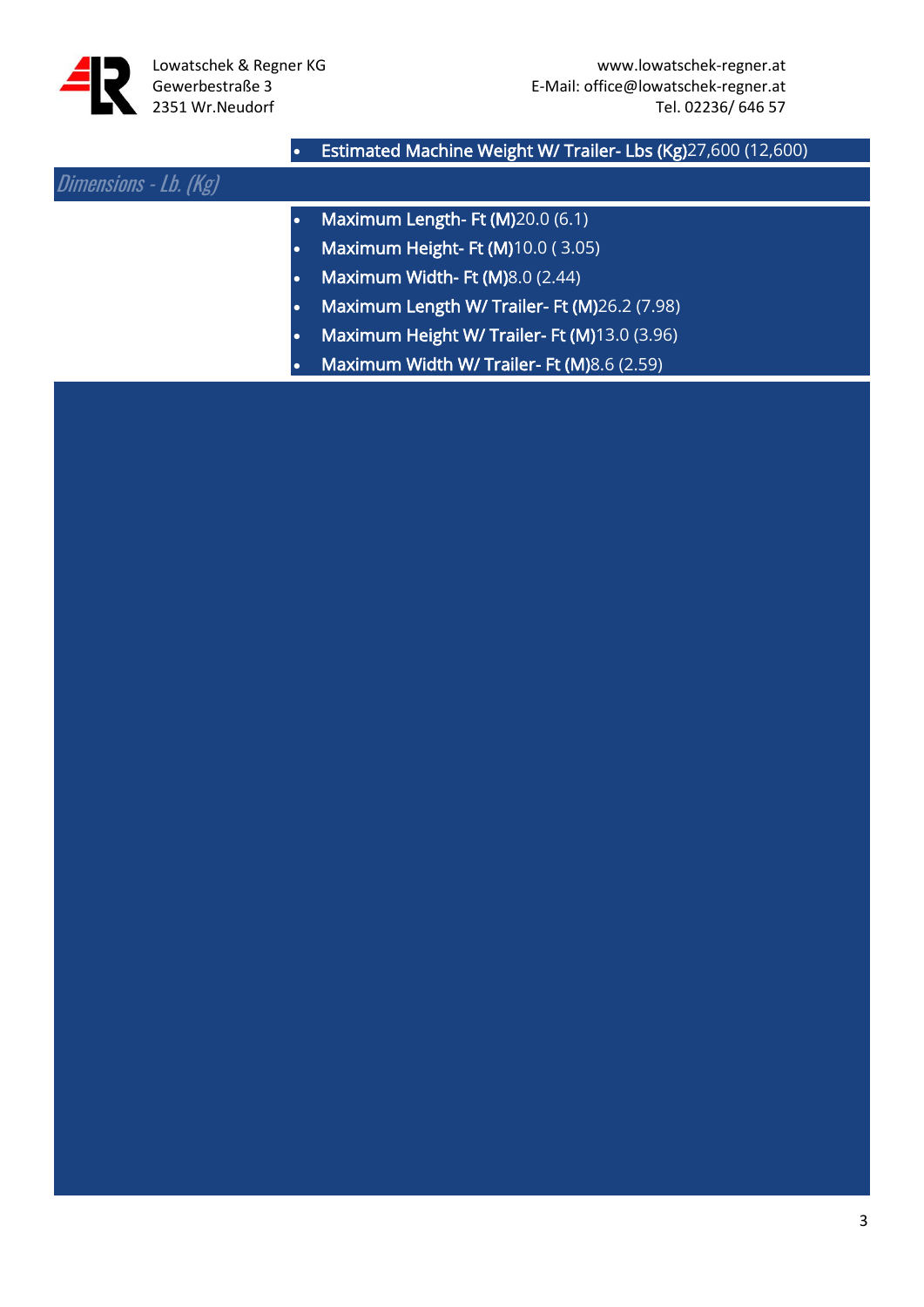

Lowatschek & Regner KG www.lowatschek-regner.at Gewerbestraße 3 E-Mail: office@lowatschek-regner.at 2351 Wr.Neudorf Tel. 02236/ 646 57

#### **Recyclinganlage – M-300D**



### **FEATURES**

The small footprint and ultra-quiet operation make the M-300D fluid cleaning system ideal for use in urban and suburban locations, yet its robust design ensures long-life reliability in daily off-road use towed behind heavy equipment.

The system's 300 gpm flow rate is achieved through "next level" cleaning system technology. The technology other systems have utilized for years just can't manage this rate of flow. The M-300D is based on a state-of-the-art, single-derrick shaker design and four screens using patented Pyramid technology. The result is that the M-300 not only provides a true, first-cut 300 gpm capacity but maintains one-half percent sand or less in fluid returned to the hole – that's exceptionally clean.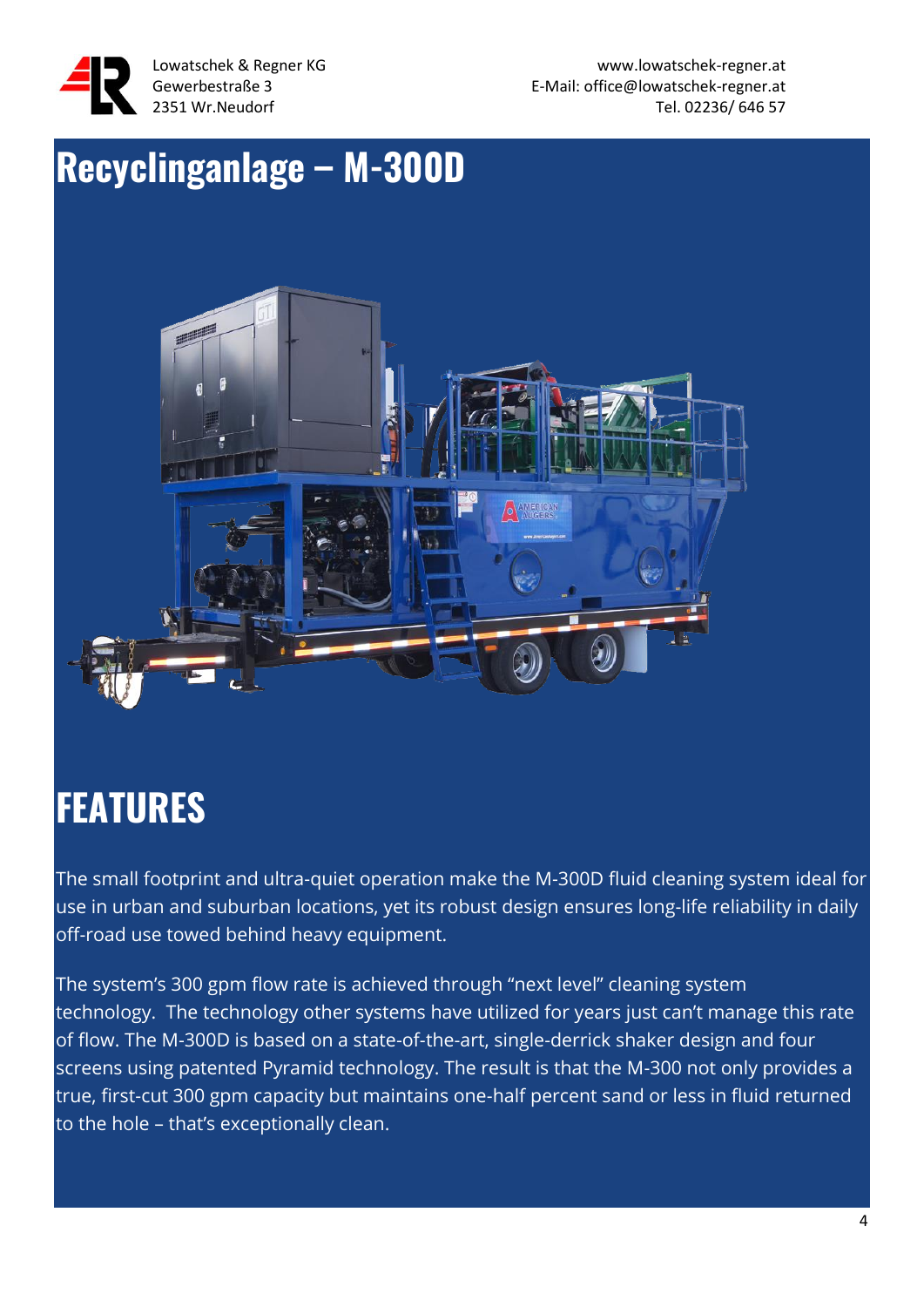

#### **SPECIFICATIONS** Generator • Size- Kw (Prime Power) / Volt / Hz90 / 480 / 60 • TypeGEN-TECH III • Fuel Capacity- G (L)55 (208) • Fuel Consumption- Gph (Lph)/ Hour @ Load5 (19)/ HOUR @ 75% • Noise Rating Distance1M 86 DB, 3M 82 DB Operating Controls • Remote Controls AvailableYes • Offload (Supercharge) Start/ StopYes Pit Pump Start/ StopYes Mud Pumps • Centrifugal Pumps250 series with mechanical seal and 25 HP motors • Cone Supply & Agitation3 in. x 4 in. with 10.5 in. Impeller • Mud Mix & Agitation3 in. x 4 in. with 10.5 in. Impeller Offload & Agitation3 in. x 4 in. with 9 in. Impeller Bentonite MixerPolyethylene dry bentonite mix hopper Cleaning System • Derrick FLC-503 Linear Motion Shaker (1)4 panel with 46 Ft² nonblank screen area • Shaker Screens Included(1) API 50 Derrick PMD+ (pyramid plus) • (2) API 60 Derrick PMD+ (pyramid plus) • (1) API 140 Derrick PMD+ (pyramid plus) 1st Cut Shaker Cleaning Capacityup to 300 U.S. gal (1,136 L)/min • Desilting Cones(5) 5 in. (127 mm) desilter hydrocyclones • Desilting Capacityup to 600 U.S. gal (2,271 L)/min Tanks • Total Tank Capacity3,100 U.S. gal (11,735 L) • Screen Tank1,800 U.S. gal (6,814 L) • Clean Fluid/Mixing Tank1,300 U.S. gal (4,921 L)

• Cleanout Port Size In. (Mm)18 (457)

•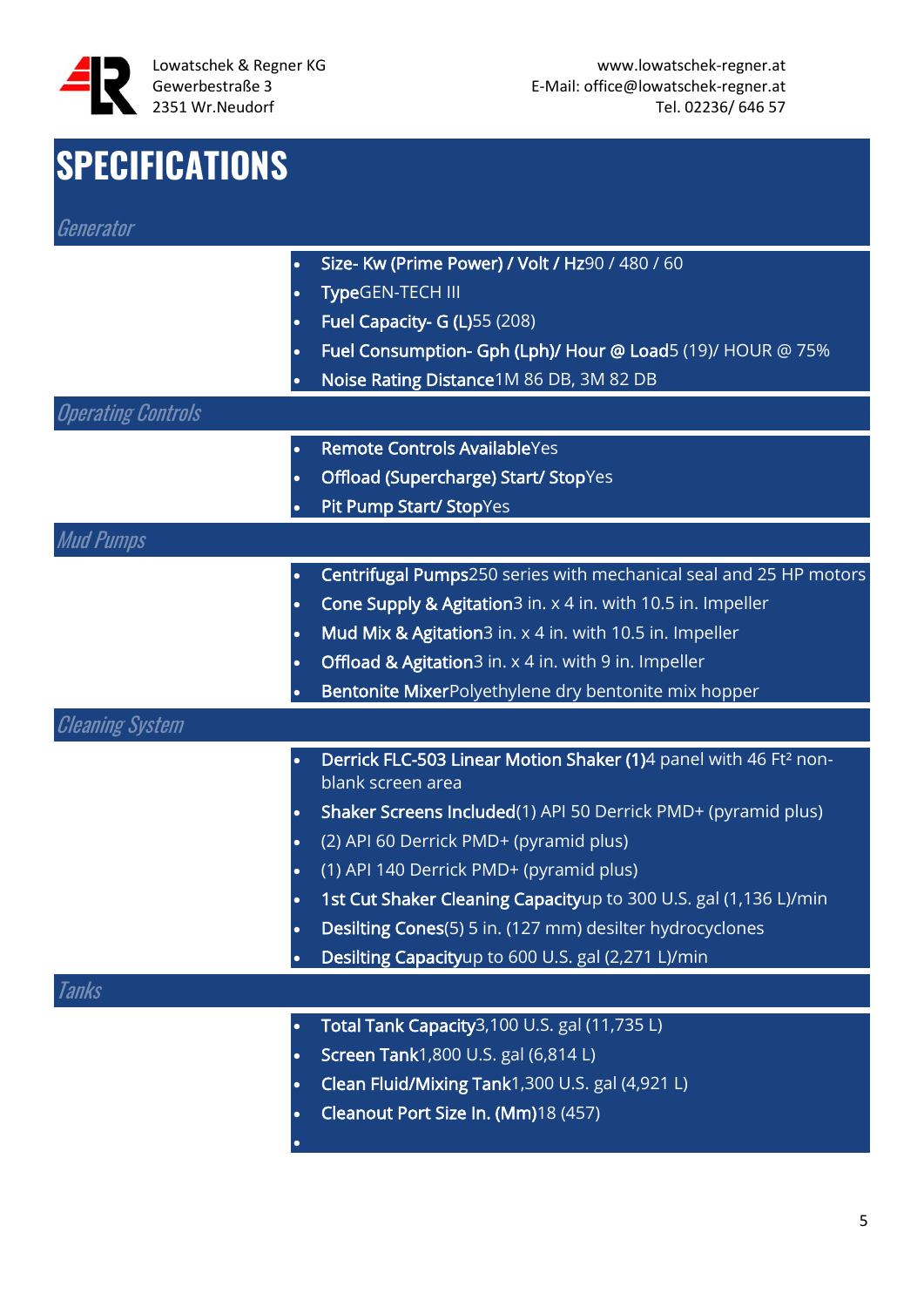

| Weights - Lb. (Kg)    |           |                                                              |
|-----------------------|-----------|--------------------------------------------------------------|
|                       | $\bullet$ | Estimated Machine Weight- Lbs (Kg)22,000 (9,980)             |
|                       |           | Estimated Machine Weight W/ Trailer- Lbs (Kg)28,600 (12,973) |
| Dimensions - Lb. (Kg) |           |                                                              |
|                       | $\bullet$ | Maximum Length- Ft (M)22.6 (6.9)                             |
|                       | ٠         | Maximum Height-Ft (M)10.0 (3.05)                             |
|                       | ٠         | <b>Maximum Width- Ft (M)</b> 8.0 (2.44)                      |
|                       | ٠         | Maximum Length W/ Trailer- Ft (M)27.3 (8.3)                  |
|                       | ٠         | Maximum Height W/Trailer- Ft (M)13.0 (3.96)                  |
|                       |           | Maximum Width W/ Trailer- Ft (M)8.6 (2.59)                   |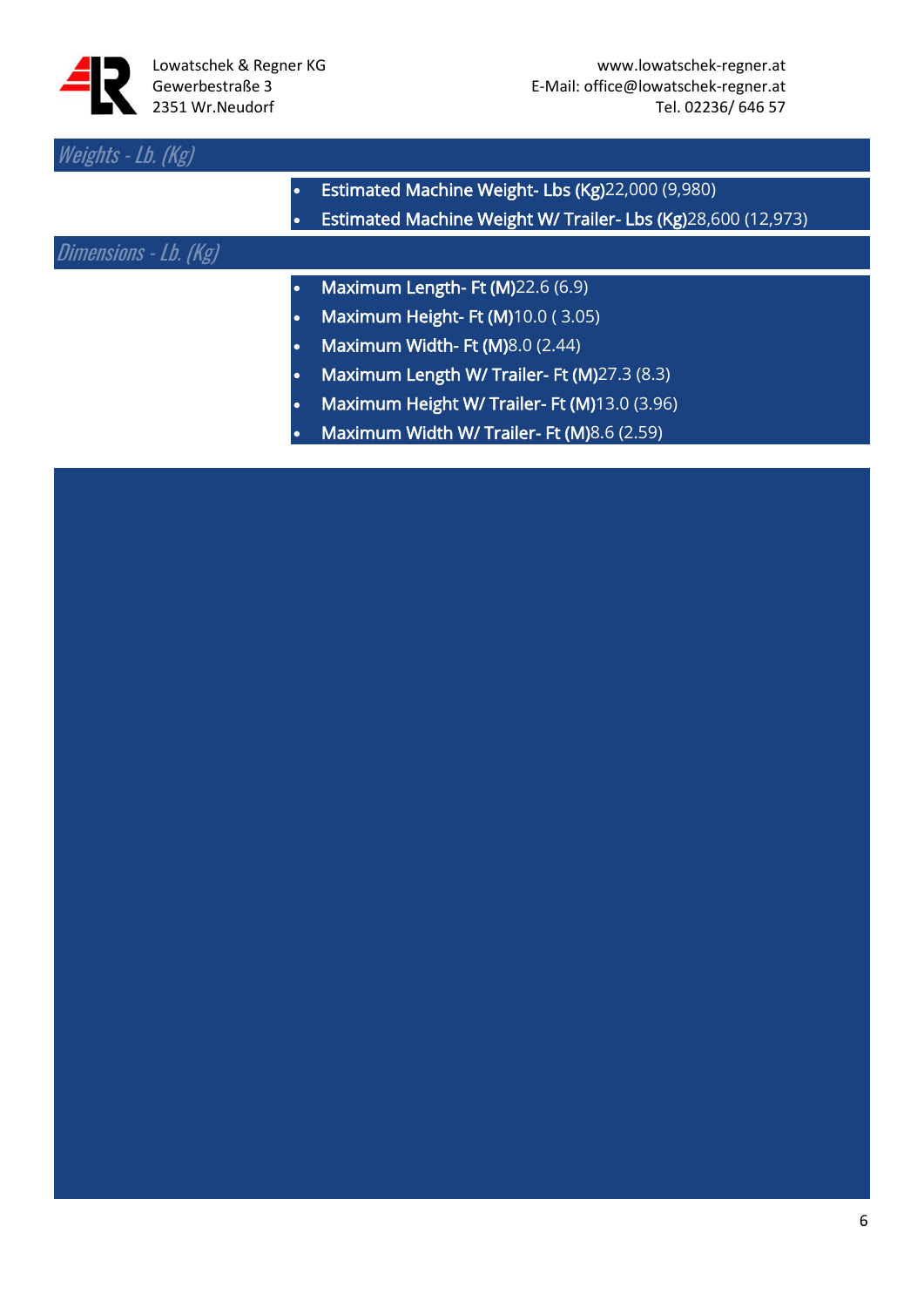

### **Recyclinganlage – M-500PD**



### **FEATURES**

A packaged pumping and cleaning solution for 100 tonne up to 200-tonne drill systems

- 2 Derrick separation shakers, one first cut, and one cone shaker
- Single package reduces space on site and number of loads to move
- Mechanical tank agitation improves circulation and decreases tank wear
- Dual control panels on each end of the work platform for ease of operation
- Wired to power your offboard operators cabins

#### **SPECIFICATIONS**

Generator

- Size KW (Prime Power) / Volt / HZ180 / 480 / 60
- TypeSTATELINE T4F
- Fuel Capacity U.S. GAL. (L) (Shared)300 (1135)
- Fuel Consumption U.S. GAL/hr (L/hr) Full Power10.3 (39)

#### Operating Controls

- Remote Controls Available
- Offload (SUPERCHARGE) Start/StopYes
- Pit Pump Start/StopYes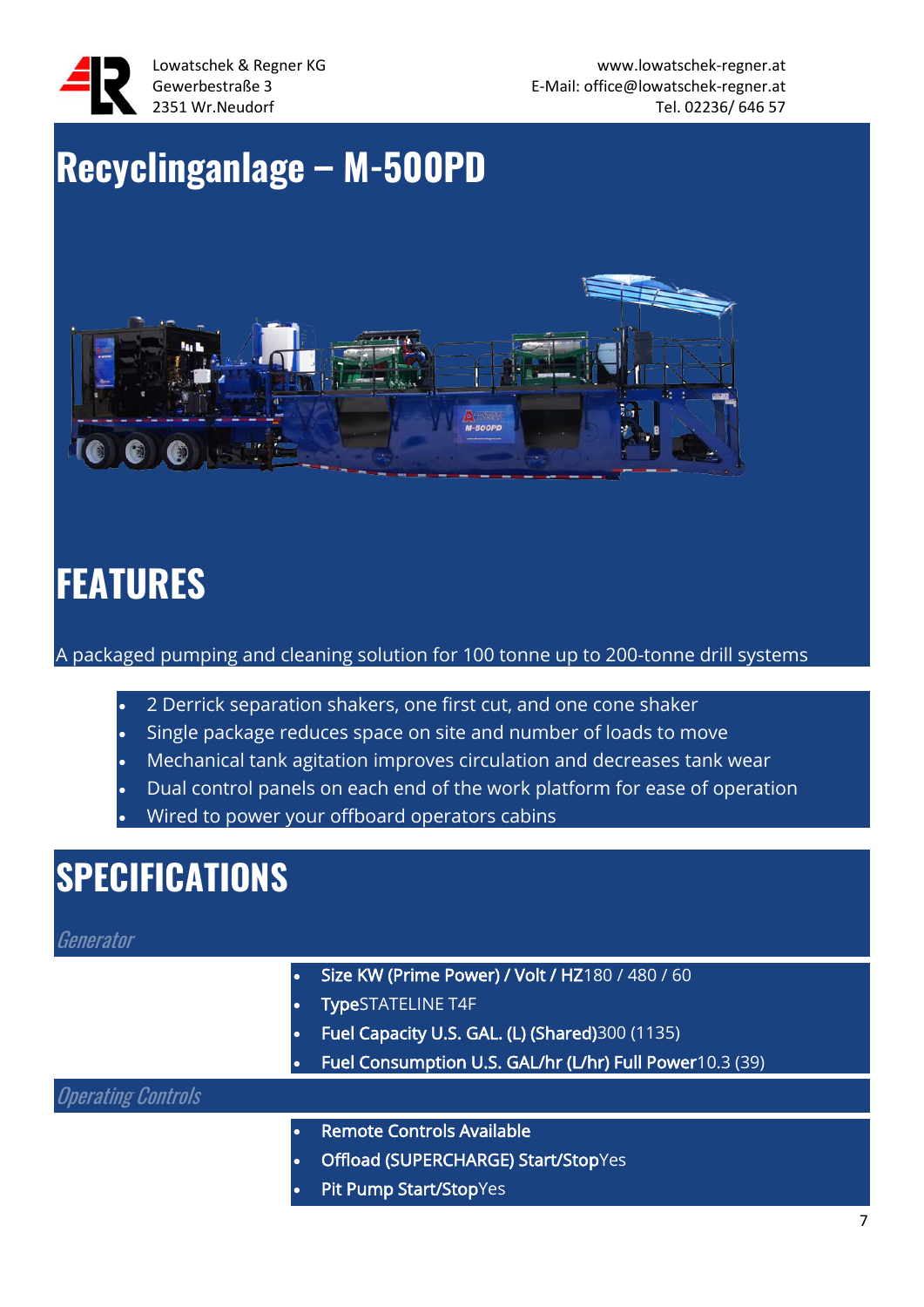

• Clutch ActuatorYes

| <b>Mud Pumps</b>       |                                                                                                          |
|------------------------|----------------------------------------------------------------------------------------------------------|
| $\bullet$              | Centrifugal Pumps250 series with mechanical seal                                                         |
| $\bullet$              | Cone Supply 40HP6. in x 5 in. with 10.5 in. Impeller                                                     |
| $\bullet$              | Mud Mix & Agitation 40HP6 in. x 5 in. with 10.5 in. Impeller                                             |
| $\bullet$              | Supercharge 25HP6 in. x 5 in. with 9.5 in. Impeller                                                      |
| $\bullet$              | Bentonite MixerPolyethylene dry bentonite mix hopper                                                     |
| <b>Cleaning System</b> |                                                                                                          |
| $\bullet$              | Derrick FLC-503 Linear Motion Shaker (2)3 panel with 34.5 Ft <sup>2</sup> non-<br>blank screen area each |
| $\bullet$              | Shaker Screens Included(3) API 50 Derrick PMD+ (pyramid plus)                                            |
| $\bullet$              | (3) API 170 Derrick PMD+ (pyramid plus)                                                                  |
|                        | 1st Cut Shaker Cleaning Capacityup to 500 U.S. gal. (1,893 L)/min                                        |
| ٠                      | Desilting Cones(10) 5 in. (127 mm) desilter hydrocyclones                                                |
| $\bullet$              | Desilting Conesup to 900 U.S. gal. (3,407 L)/min                                                         |
| $\bullet$              | Shaker Washdown SystemYes                                                                                |
| $\bullet$              | <b>Mud Sampling ValveYes</b>                                                                             |
| $\bullet$              | Fold-down Discharge ChutesYes                                                                            |
| Tanks                  |                                                                                                          |
| $\bullet$              | Total Tank Capacity- Gal (L)6,600 (24,983)                                                               |
| $\bullet$              | Screen Tank- Gal (L)3,000 (11,356)                                                                       |
| $\bullet$              | Clean Fluid/ Mixing Tank- Gal (L)3,600 (13,627)                                                          |
| $\bullet$              | Intermediate Tank- Gal (L)N/A                                                                            |
| $\bullet$              | Cleanout Port Size- In (Mm)18.0 (457.0)                                                                  |
| $\bullet$              |                                                                                                          |
| <b>Pressure Wash</b>   |                                                                                                          |
| $\bullet$              | <b>Tank Size- Gal (L)80 (303)</b>                                                                        |
|                        | Electric Pump- Hp (Kw)3 (2.20)                                                                           |
|                        | Estimated Output- Gpm (Lpm) @ Psi (Bar)2.1 (7.95) @ 1500 (103.42)                                        |
| $\bullet$              | Hose Length- Ft (M)100 (30.48)                                                                           |
|                        | Hose Size- In (Mm).375 (9.52)                                                                            |
|                        | <b>W/ Hose ReelYes</b>                                                                                   |
|                        | <b>W/ Power WandYes</b>                                                                                  |
| Transport              |                                                                                                          |

• Transport TypeRock-over Design On Tri-axle Suspension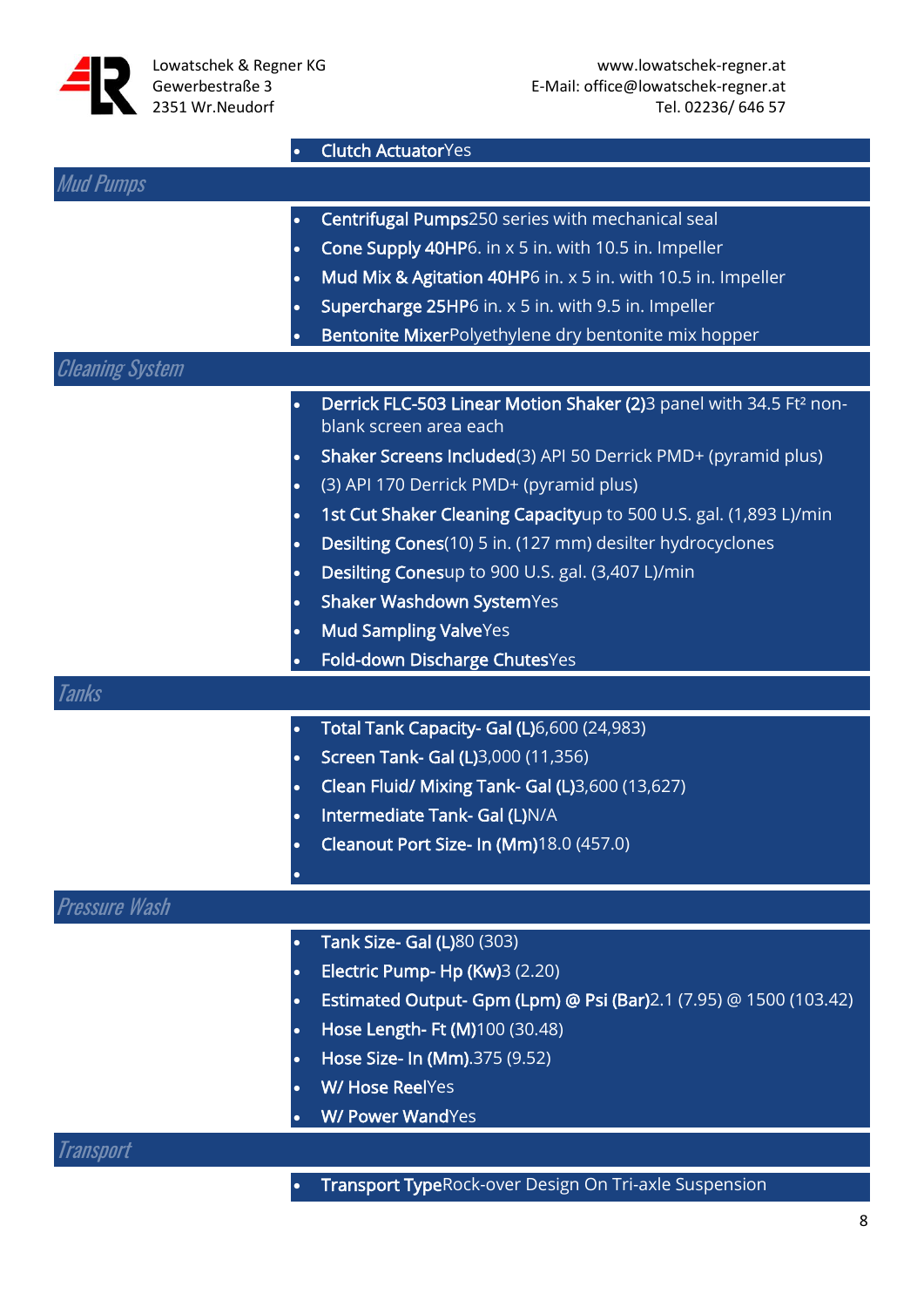|  | Kingpin Size - In (MM)2.0 (50.8) |  |  |  |
|--|----------------------------------|--|--|--|
|--|----------------------------------|--|--|--|

- **Operation TypeHydraulic**
- Lift Clearance at Kingpin- In (MM)52.0 ( 1,320)

#### Weights - LB. (Kg)

- Estimated Machine Weight Lbs (Kg)75,000 (34,019)
- Dimensions FT. (M)
- Maximum Length ft (M)53.0 (16.2)
- Maximum Height ft (M)13.1 (4)
- Maximum Width ft (M)8.2 (2.5)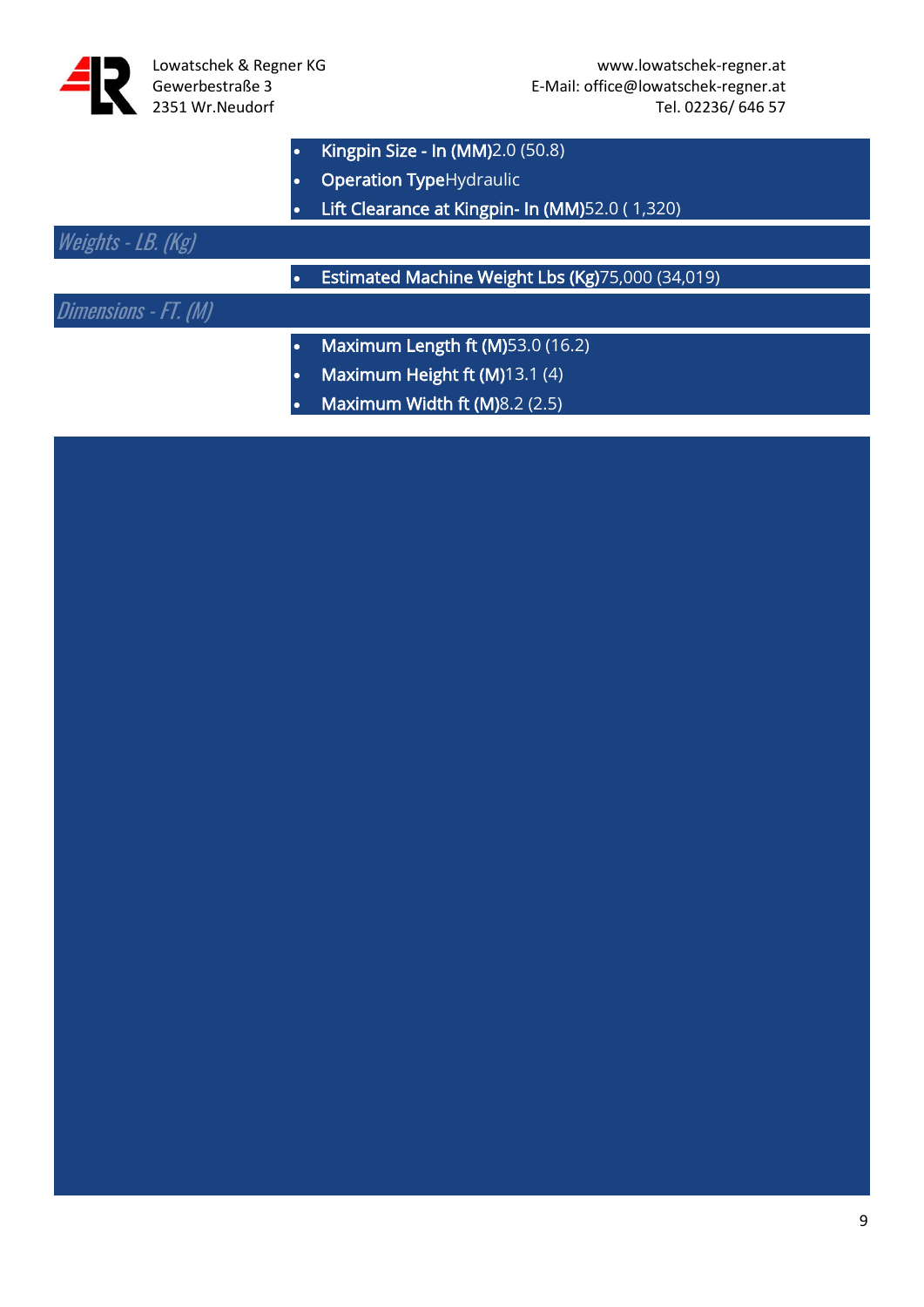

Lowatschek & Regner KG www.lowatschek-regner.at Gewerbestraße 3 E-Mail: office@lowatschek-regner.at 2351 Wr.Neudorf Tel. 02236/ 646 57

### **Recyclinganlage – MCD1000**



**FEATURES** Our first Derrick shaker cleaning system. It has captured the respect in the industry as a great performance machine and has changed the way we all think about fluid cleaning systems. We used this success to launch the design of all our smaller cleaning systems.

- 4 Derrick shaker system, 2 first cut, 1 de-sander and 1 de-silter
- 3 tank system to provide the cleanest fluid possible back to the fluid stream
- Mechanical agitation for keeping any solids in suspension
- First cut capacity to get the solids out before they go in the system which allows the other components to work efficiently
- Schedule 80 plumbing for long service life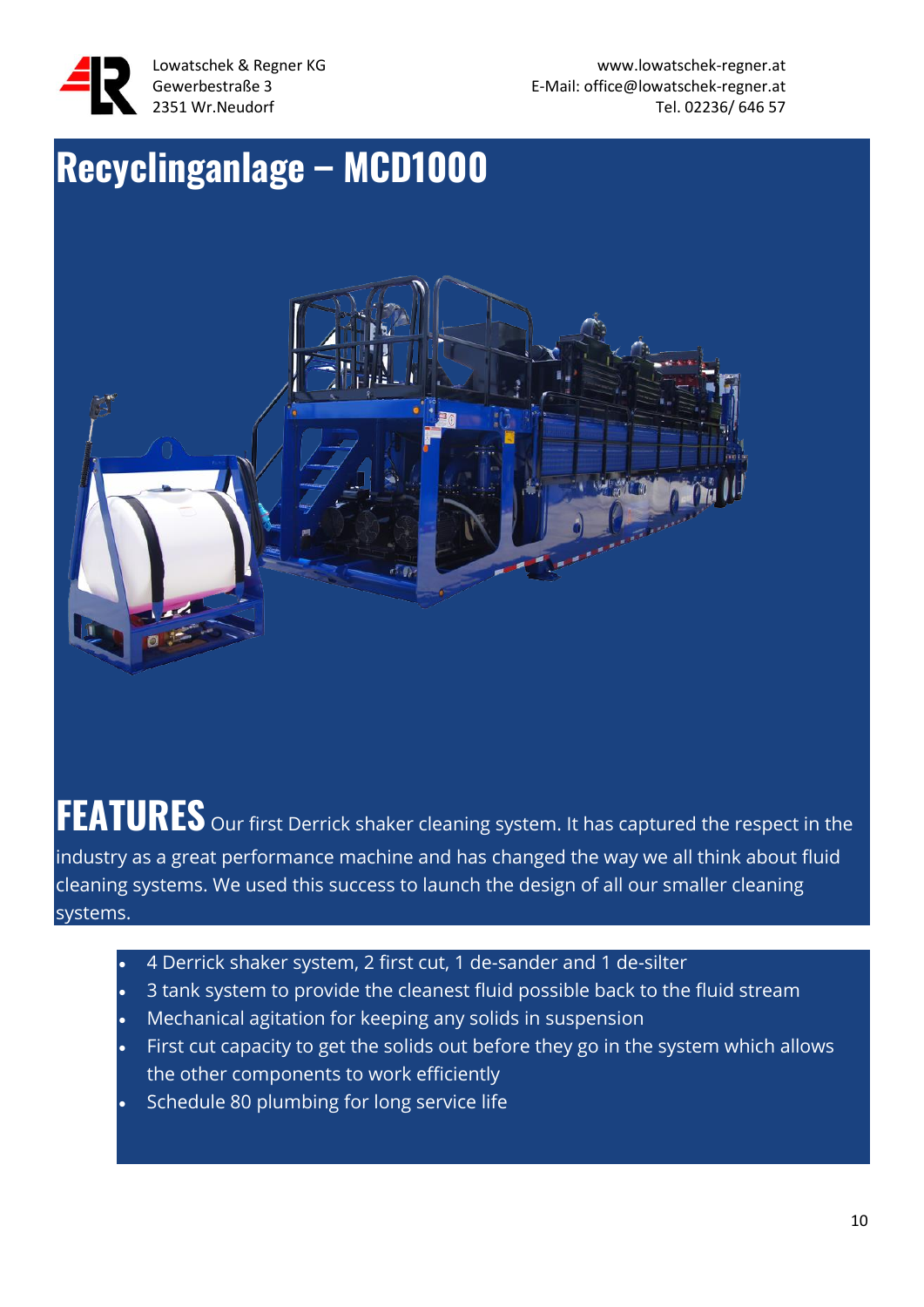

### **SPECIFICATIONS**

Operating Controls

| <b>Remote Controls AvailableYes</b> |  |
|-------------------------------------|--|
|-------------------------------------|--|

- Offload (Supercharge) Start/ StopYes
- Pit Pump Start/ StopYes

| Generator                    |           |                                                                                               |
|------------------------------|-----------|-----------------------------------------------------------------------------------------------|
|                              | $\bullet$ | Size- Kw (Prime Power) / Volt / Hz265 / 480 / 60                                              |
|                              | $\bullet$ | TypeSTATELINE, T4F                                                                            |
|                              | $\bullet$ | Fuel Capacity- G (L)300 (1135)                                                                |
|                              | $\bullet$ | Fuel Consumption- Gph (Lph)/ Hour @ Load21.2 (96.3)/ HOUR @<br>100% 12.6 (57.2 )/ HOUR @ 50%" |
|                              | $\bullet$ | Noise Rating DistanceNot Tested Yet                                                           |
| <b>Mud Pumps</b>             |           |                                                                                               |
|                              | $\bullet$ | Centrifugal Pumps250 series with mechanical seal                                              |
|                              | $\bullet$ | (2) Cone Supply 50HP6 in. x 5 in. with 11 in. Impeller                                        |
|                              | $\bullet$ | Mud Mix & Agitation 50HP6 in. x 5 in. with 11 in. Impeller                                    |
|                              | $\bullet$ | Supercharge 30HP6 in. x 5 in. 9.5 in. Impeller                                                |
|                              |           | Bentonite MixerPolyethylene dry bentonite mix hopper                                          |
| <b>Tank Agitation System</b> |           |                                                                                               |
|                              | $\bullet$ | Mechanical Agitator- Qty / Hp (Kw)3 / 5 (3.73)                                                |
|                              | $\bullet$ | Canted Blade Impeller- Qty / Size- In (Mm)1 / 32 (812.80) 2 / 30 (762)                        |
|                              | $\bullet$ | <b>Fluid Transfer Sliding Doors- Qty2</b>                                                     |
|                              |           | <b>Mud Jet Agitation1</b>                                                                     |
| Pressure Wash                |           |                                                                                               |
|                              | $\bullet$ | Tank Size- Gal (L)110 (416.4)                                                                 |
|                              | $\bullet$ | Electric Pump- Hp (Kw)3 (2.20)                                                                |
|                              | $\bullet$ | Estimated Output- Gpm (Lpm) @ Psi (Bar)2.1 (7.95) @ 1500 (103.42)                             |
|                              | $\bullet$ | Hose Length- Ft (M)100 (30.48)                                                                |
|                              | $\bullet$ | Hose Size- In (Mm).375 (9.52)                                                                 |
|                              | $\bullet$ | <b>W/ Hose ReelYes</b>                                                                        |

• W/ Power WandYes